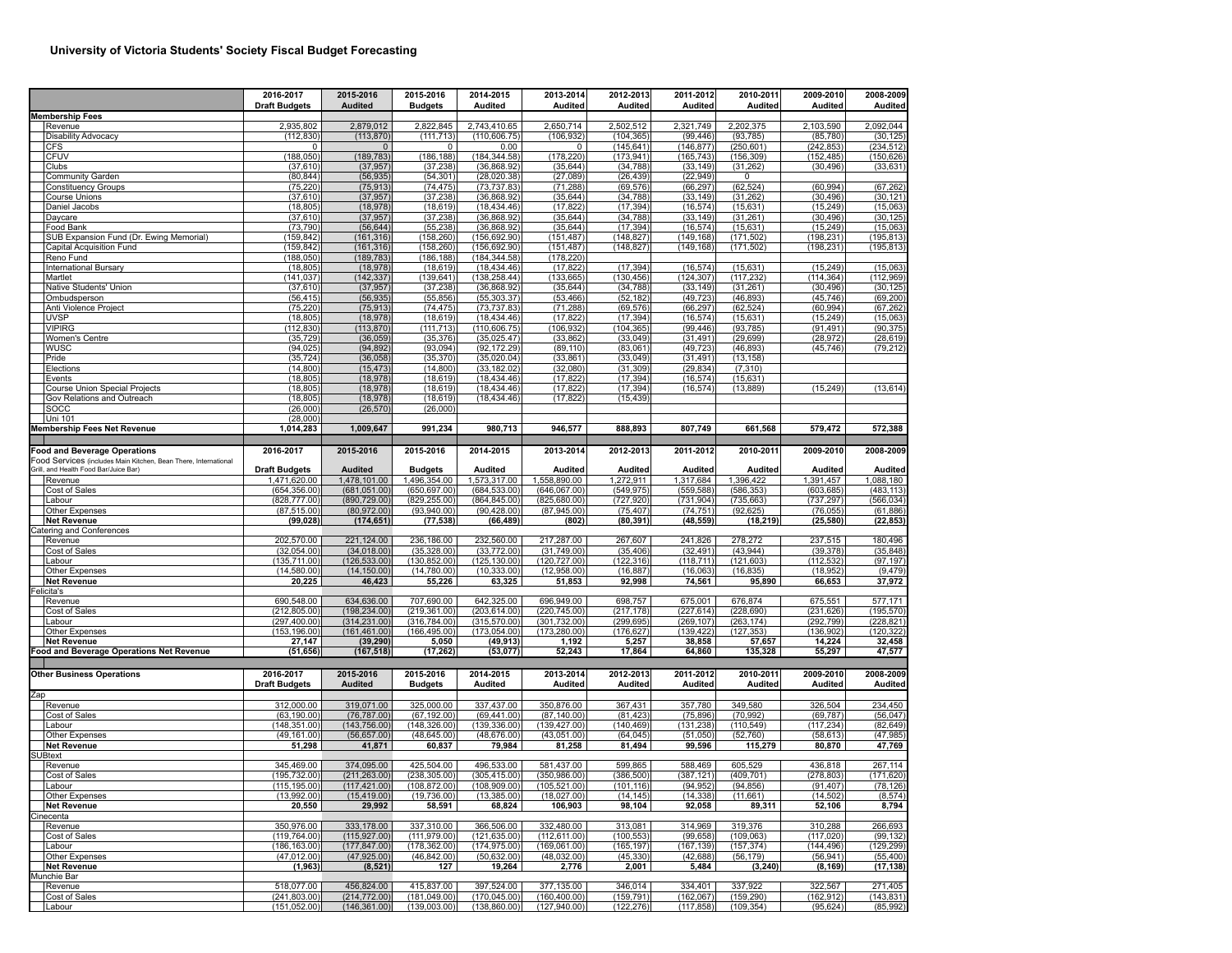## **University of Victoria Students' Society Fiscal Budget Forecasting**

|                                              | Other Expenses   | (16.106.00) | (12, 635.00)   | (12.739.00) | (9.475.00)  | (11.204.00)  | (7,922)   | (9,301)  | (10,001)  | (7,576)   | (7, 337)  |
|----------------------------------------------|------------------|-------------|----------------|-------------|-------------|--------------|-----------|----------|-----------|-----------|-----------|
|                                              | Net Revenue      | 109.116     | 83.056         | 83.046      | 79.144      | 77.591       | 56.025    | 45.175   | 59.277    | 56.455    | 34.245    |
|                                              | Info Booth       |             |                |             |             |              |           |          |           |           |           |
|                                              | Revenue (note 1) | 161.900.00  | 6.358.616.00   | 155,800,00  | 277,877,00  | 147.653.00   | 235.189   | 265.085  | 320.247   | 258.463   | 167,331   |
|                                              | Cost of Sales    |             | (6,061,865.00) |             |             |              |           |          |           | (79)      | (127)     |
|                                              | Labour           | (53,002.00) | (39,912.00)    | (49.908.00) | (37,790.00) | (37, 819.00) | (36, 443) | (37,788) | (29, 296) | (37, 741) | (46, 475) |
|                                              | Other Expenses   | (7,280.00)  | (4,216.00)     | (7,280.00)  | (5,374.00)  | (4,546.00)   | (4, 293)  | (5,759)  | (4, 814)  | (8, 129)  | (7, 745)  |
|                                              | Net Revenue      | 101.618     | 252.623        | 98.612      | 234.713     | 105.288      | 194.453   | 221.538  | 286.137   | 212.514   | 112.984   |
| <b>Other Business Operations Net Revenue</b> |                  | 280.619     | 399,021        | 301.213     | 481.929     | 373.816      | 432.077   | 463.851  | 546.764   | 393.776   | 186,654   |
|                                              |                  |             |                |             |             |              |           |          |           |           |           |

| Note 1:<br>Info Booth Revenue                           | 2016-2017            | 2015-2016      | 2015-2016      | 2014-2015  | 2013-2014 | 2012-2013 | 2011-2012 | 2010-2011 |  |  |
|---------------------------------------------------------|----------------------|----------------|----------------|------------|-----------|-----------|-----------|-----------|--|--|
|                                                         | <b>Draft Budgets</b> | <b>Audited</b> | <b>Budgets</b> | Audited    | Audited   | Audited   | Audited   | Audited   |  |  |
| Health Plan                                             | 114,000.00           | 255,026,00     | 102.000.00     | 227.657.00 | 88.026.00 | 98,000    | 202.697   | 258.439   |  |  |
| U-Pass                                                  | 42.000.00            | 35,807.00      | 42.000.00      | 40.071.00  | 41.961.00 | 42.729    | 43.537    | 43.231    |  |  |
| Other                                                   | 5.900.00             | 5.918.00       | 11.800.00      | 10.149.00  | 17.666.00 | 18,860    | 18.851    | 18.577    |  |  |
| <b>Net Revenue</b>                                      | 161.900              | 296.751        | 155.800        | 277.877    | 147.653   | 159.589   | 265.085   | 320.247   |  |  |
| ~\$122K to HP Reserve<br>$\sim$ \$110.000 to HP Reserve |                      |                |                |            |           |           |           |           |  |  |

**2016-2017 2015-2016 2015-2016 2014-2015 2013-2014 2012-2013 2011-2012 2010-2011 2009-2010 2008-2009 Draft Budgets Audited Budgets Audited Audited Audited Audited Audited Audited Audited** Revenue 2,309 15,175 11,298 Cost of Sales Labour (70,375.00) (67,274.00) (61,540.00) (57,705.00) (53,524.00) (52,499) (50,222) (43,295) (36,648) (30,204) Other Expenses (8,300.00) (5,792.00) (10,705.00) (8,292.00) (6,410.00) (6,565) (5,724) (5,697) (6,230) (5,342) **Net Revenue (78,675) (73,066) (72,245) (65,997) (59,934) (59,064) (55,946) (46,683) (27,703) (24,248)** Revenue 217,653.00 212,213.00 213,212.00 227,695.00 216,958.00 216,856 210,571 210,342 205,707 170,884 Labour (38,792.00) (38,498.00) (37,474.00) (35,229.00) (23,921.00) (16,238) (15,707) (17,047) (33,378) (26,880) Other Expenses (429,374.00) (380,095.00) (429,234.00) (439,459.00) (394,970.00) (424,811) (386,539) (410,502) (398,807) (380,357) **Net Revenue (250,513) (206,380) (253,496) (246,993) (201,933) (224,193) (191,675) (217,207) (226,478) (236,353)** Revenue 700.00 0.00 700.00 0.00 4,269 806 2,882 Cost of Sales 0.00 0 0 Labour (125,610.00) (114,878.00) (113,245.00) (109,664.00) (73,558.00) (52,574) (39,566) (75,823) (80,958) (73,538) Other Expenses (7,031.00) (5,675.00) (8,225.00) (6,639.00) (5,916.00) (3,698) (1,924) (5,994) (3,675) (4,605) **Net Revenue (131,941) (120,553) (120,770) (116,303) (79,474) (56,272) (41,490) (77,548) (83,827) (75,261)** Revenue 17,639.00 19,739.00 21,923.00 21,546.00 7,064.00 4,323 10,429 5,367 5,183 31,656 Labour (176,016.00) (172,662.00) (166,662.00) (170,615.00) (153,702.00) (144,433) (134,821) (124,637) (128,871) (106,790) Net Interest/Bank Charges (20,569.00) (20,512.00) (17,999.00) (21,647.00) (17,755.00) (20,269) (20,979) (26,100) (22,459) (20,106) Other Expenses (31,942.00) (28,481.00) (36,747.00) (33,229.00) (51,061.00) (50,388) (34,975) (49,350) (60,614) (53,392) **Net Revenue (210,888) (201,916) (199,485) (203,945) (215,454) (210,767) (180,346) (194,720) (206,761) (148,632)** ivision Administration<br>Salary and Benefits Salary and Benefits (202,972.00) (273,550.00) (283,003.00) (193,080.00) (191,506.00) (180,743) (170,444) (266,212) (251,464) (253,283) Recruitment and Training (2,600.00) (2,669.00) (2,700.00) (465.00) (250) (879) 0 (1,191) (5,672) Computer (1,500.00) (32.00) (925.00) (1,318.00) (2,133) (833) (235) (833) (714) Legal/Professional (7,000.00) (15,200.00) (6,750.00) (1,450.00) (9,635.00) (14,792) (1,812) (18,537) (37,587) (23,466) Special Occasions (6,600.00) (5,586.00) (7,500.00) (7,194.00) (5,461.00) (6,330) (4,361) (3,592) (3,020) (2,874) Union Sick Bank (3,500.00) (5,801.00) (3,500.00) (5,256.00) (2,927.00) (2,775) (1,792) (2,574) (2,212) (2,561) Other Expenses (16,680.00) (6,896) (10,860.00) (6,917.00) (4,856.00) (7,499) (12,142) (1,561) (3,381) (5,819) **Net Revenue (240,852) (309,734) (315,238) (215,680) (214,385) (214,522) (192,263) (292,711) (299,688) (294,389) (912,869) (911,649) (961,234) (848,918) (771,180) (764,818) (661,720) (828,869) (844,457) (778,883) 2016-2017 2015-2016 2015-2016 2014-2015 2013-2014 2012-2013 2011-2012 2010-2011 2009-2010 2008-2009 Draft Budgets Audited Budgets Audited Audited Audited Audited Audited Audited Audited** Executive Directors<br>|Labour Labour (160,237.00) (156,062.00) (157,278.00) (149,166.00) (146,025.00) (138,260) (136,670) (113,030) (107,657) (110,408) Other Expenses (2,144.00)| (1,397.00)| (4,575.00)| (3,890.00)| (2,093.00)| (2,186)| (2,873)| (4,779) | (2,063)| (3,801) **Net Revenue (162,381) (157,459) (161,853) (153,056) (148,118) (140,446) (139,543) (117,809) (109,720) (114,209)** Labour (94,008.00) (123,944.00) (115,493.00) (96,423.00) (69,825.00) (60,607) (59,258) (54,104) (56,672) (56,288) Other Expenses (2,040.00) 0.00 (2,710.00) (4,651.00) (2,735.00) (4,220) (3,041) (3,113) (3,304) (2,552) **Net Revenue (96,048) (123,944) (118,203) (101,074) (72,560) (64,827) (62,299) (57,217) (59,976) (58,840)** Revenue 730.00 0.00 1,630.00 1,750.00 535.00 12,095 0 948 686 1,260 Labour (6,060.00) 0.00 (3,650.00) (3,502.00) (2,484.00) (8,942) (2,492) (4,382) (1,724) (1,270) Legal 0.00 0 (29,869) 0 0 Other Expenses (44,521.89) (48,004.00) (46,290.00) (57,678.00) (42,333.00) (36,348) (24,066) (42,367) (33,191) (42,294) **Net Revenue (49,852) (48,004) (48,310) (59,430) (44,282) (33,195) (26,558) (75,670) (34,229) (42,304)** Revenue 20,237.00 38,224.00 30,953.70 18,235.00 27,067.00 23,545 29,834 14,802 2,000 2,000 Labour (11,155.20) (26,939.00) (20,153.70) (13,178.00) (18,363.00) (16,104) (19,000) (34,453) (17,169) (15,345) Other Expenses (9,082.00) (11,285.00) (10,800.00) (5,057.00) (8,704.00) (7,498) (18,773) (15,848) (11,672) (10,812) **Net Revenue (0) 0 0 0 0 (57) (7,939) (35,499) (26,841) (24,157) Support and Administration Net Revenue Board of Directors Support and Administration Services** ccounting General Office<br>Revenue uilding Operations raphics<br>Revenue Research & Communications Coordinators<br>|Labour **Board Operations**<br>Revenue Elections